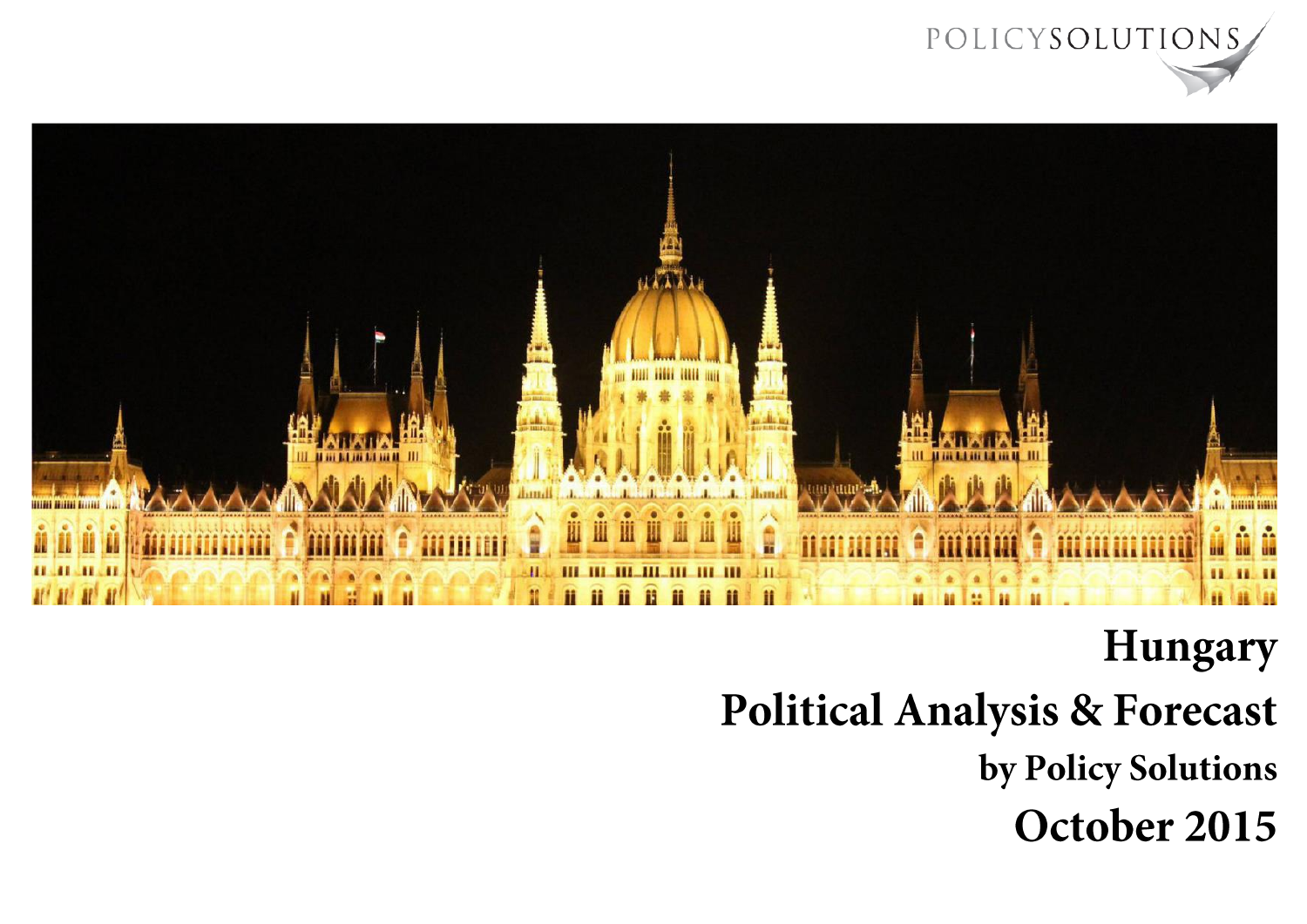# **Table of Contents**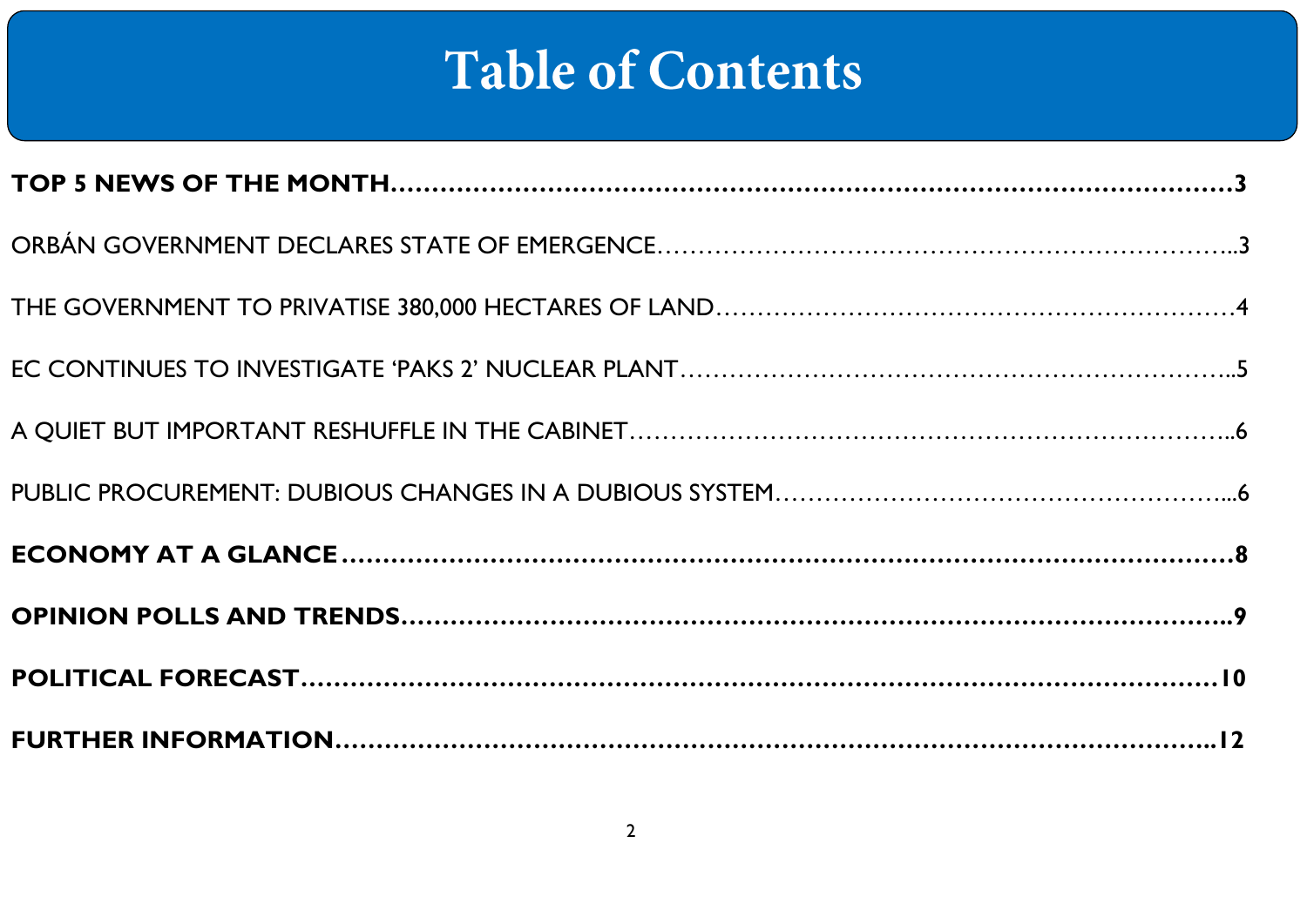

### **ORBÁN GOVERNMENT DECLARES STATE OF EMERGENCY**

A **package of new laws concerning migrants entered into effect** on 15 September 2015; it had been adopted by Parliament with the votes of the governing Fidesz party along with far-right Jobbik. Based on the new regulations, **the government is authorised to declare a state of emergency if certain specified conditions regarding migration to Hungary are met**. The government duly did so for six counties in Hungary's southern border region. This results in the application of special procedural rules. From now on **illegal border crossings, or damage to the border fence or other border installations, constitute criminal offences punishable by prison sentences** and/or expulsion from Hungary.

The Hungarian government has been using the issue of immigration as a communication instrument, primarily seeking to **instil fear through an intense anti-immigration campaign.** It has achieved at least some success in this regard: by the summer of 2015, it had managed to halt Fidesz's loss of support. In recent months, however, the cabinet was forced into action; with the appearance of masses of migrants, **the issue moved beyond a mere communications exercise and required real and specific action**. The new restrictions and the deployment of police  $-$  and the planned deployment of the army  $-$  at the southern border also indicate that **the border fence and the sealing of the board are not in and of themselves sufficient for halting the stream of refugees**.

**Further anti-immigrant measures aimed at improving the efficacy of the border seal, and the expansion of the latter to cover the Croatian, Slovenian and Romanian border sections, are likely to be taken by the government**. These efforts will probably not be impeded by the fact that they might result in **diplomatic conflicts with EU institutions and neighbouring countries**.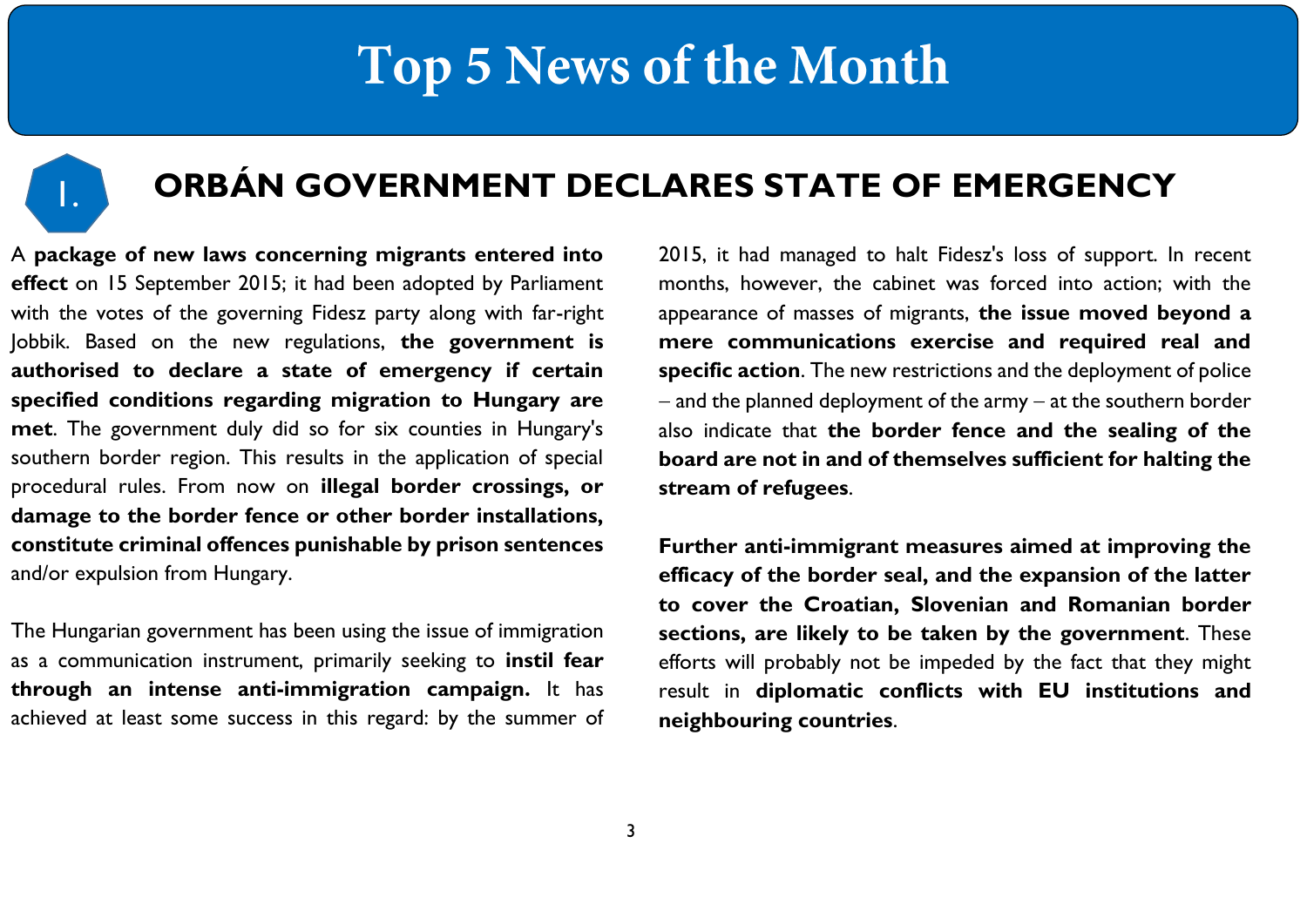2.

### **THE GOVERNMENT TO PRIVATISE 380,000 HECTARES OF LAND**

The government has announced a vast **land privatisation programme.** In the course of its implementation, some **380,000 hectares of currently leased public lands will be sold beginning in autumn.** According to the details that have become publicly known, **buyers will have to be Hungarian citizens who are locally engaged in cultivating land.** The current lessees only enjoy the right of pre-emption if they have cultivated the land for at least three years and offer the highest market price at a public auction.

**A 20-year restraint on alienation will be registered on the lands sold in this round of privatisation**. The agriculture ministry estimates that some 102,000 farmers will receive public lands, while **the state is set to receive some 240 billion forints in income through the privatisation project**. The state's official reasons for the move are that it seeks to **protect Hungarian lands from foreigners.** The planned privatisation also intends to weaken the positions of oligarchs who were successful in recent waves of privatisation but have since become

embroiled in conflicts with the government; though they may continue to use the lands until their leases expire, they may not buy the lands in question nor will they be allowed to retain them. Additionally, **the policy may also aim to improve the positions of economic interests that are still aligned with the government**.

A substantial majority of public lands are leased by business corporations, including companies controlled by major businesspersons with close ties to the government. Though business corporations or legal persons may not be landowners, the stockholders of these companies and their relatives can purchase substantial lands with low interest credits, in other words practically for free. **Thus large landowners that the government had previously helped through land auctions can now buy lands released for bidding by offering better deals than local farmers**. This will give the cabinet another opportunity to award land to persons who are loyal to it, while **it can increase the budget's revenue by 1-3%.**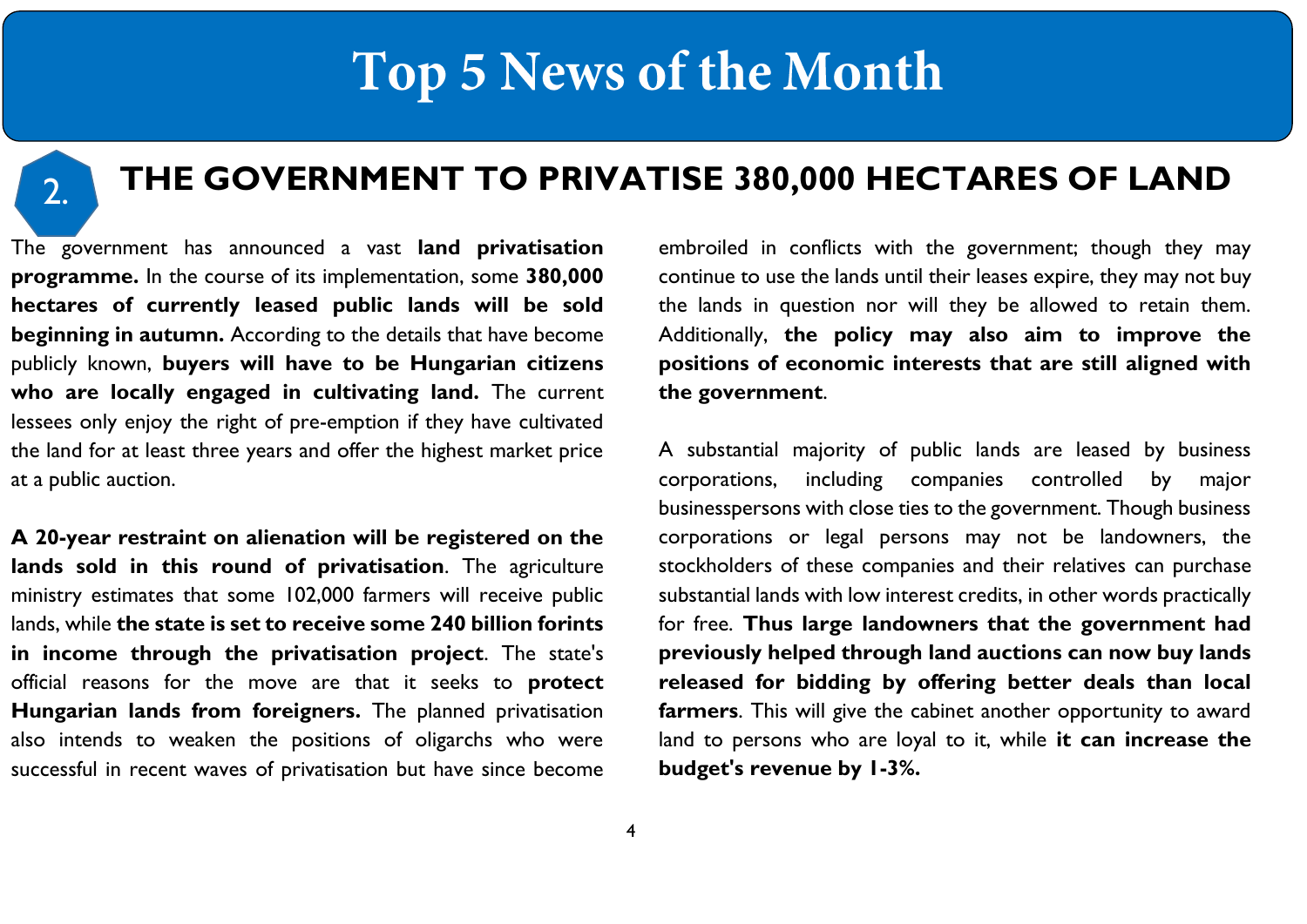3.

### **EC CONTINUES TO INVESTIGATE 'PAKS 2' NUCLEAR PLANT**

In early July it emerged that the **European Commission (EC) is now officially conducting an investigation to ascertain whether the expansion of the nuclear power plant in Paks constitutes an instance of prohibited state subsidies**. EU sources suggest that the **European Commission treats the nuclear power plant in Paks as a priority political issue**, and Commission President Jean-Claude Juncker will himself decide about the Commission's reactions to the sensitive issue. The EU can raise exceptions to the investment project on three different grounds. Apart from the issue of **state subsidies, the handling of spent fuel rods** and the fact that the government **failed to issue a public tender** for the project may also **conflict with EU law**. The latter is especially problematic since there might have been interested applicants as competitors of the **Russian company Rosatom**. A decision on this issue may be handed down this year.

The designation of the Paks II investment project as a priority political issue is bad news for the Hungarian government. Since Hungary has recently been engaged in several confrontations with Brussels on a variety of key issues, it is conceivable that the Commission will use this project, which the Hungarian government views as a top priority, to **put pressure on the Orbán cabinet and keep Russia out of the EU energy market**.

The mere fact that the European Commission failed to raise technical objections to the Paks expansion does not in itself dispel all professional concerns about the investment. The substantial debate with the EU was not about technical parameters in any case; the EU's jurisdiction is limited in that respect. Instead, it concerned details that potentially conflict with EU law. On these issues, the Orbán government must brace itself for further serious conflicts, and **if unfavourable decisions are rendered, the whole Paks II project may fail, or at least the basic parameters of the project may change**. Should this scenario prevail, then this would result in serious political and economic complications for the Hungarian government.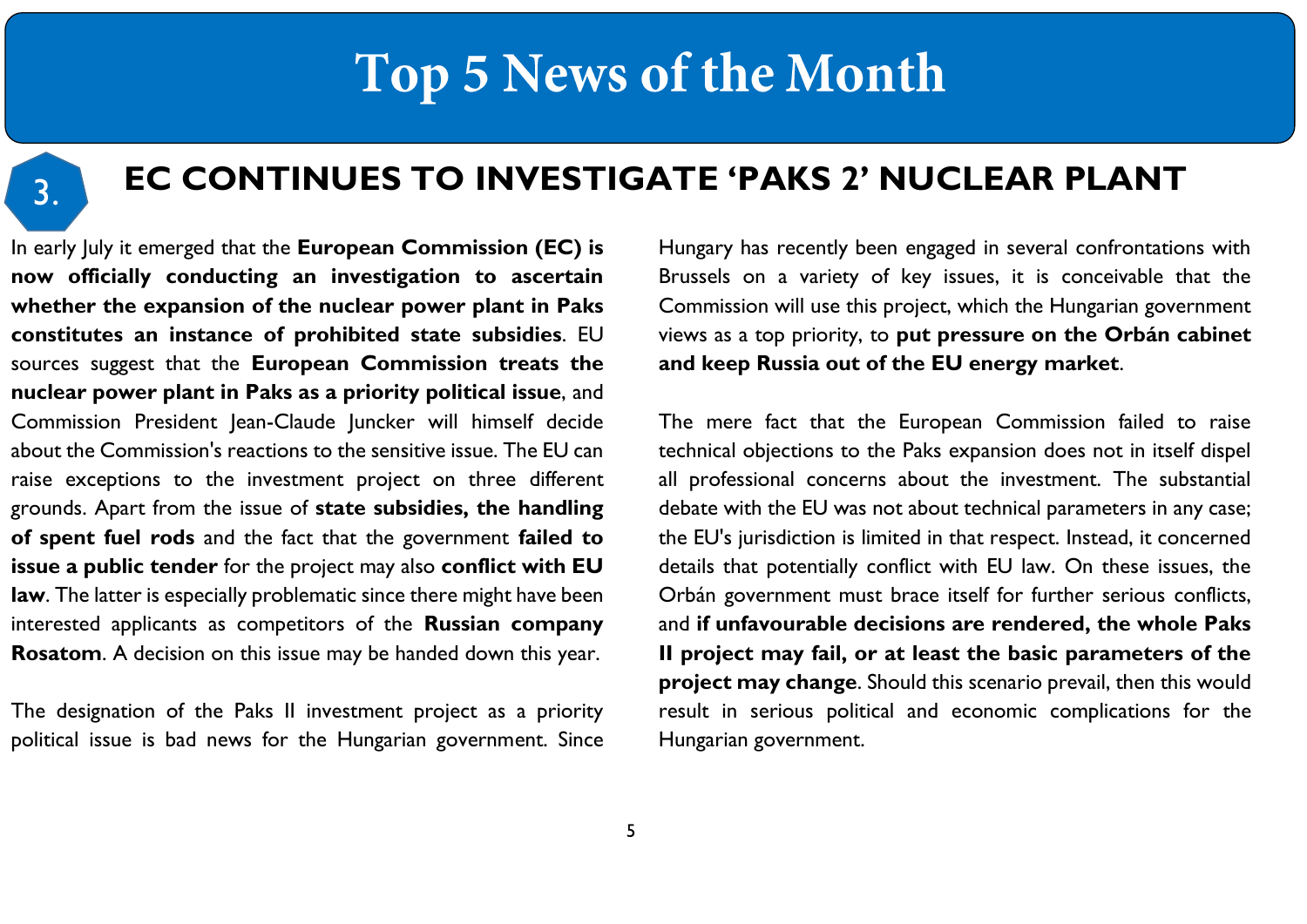4.

### **A QUIET BUT IMPORTANT RESHUFFLE IN THE CABINET**

In an episode that was overshadowed by the refugee crisis, the **Orbán government has quietly performed a reshuffle** that involved changes which may be deemed major by the standards of an extremely stable cabinet. The process began with the **sudden resignation of Defence Minister Csaba Hende**, whom Orbán had chided for the allegedly slow pace in the construction of the border fence. Following the appointment of old Fidesz hand and state secretary for sports István Simicskó as Hende's successor (Simicskó's claim to fame is that he was the only MP to vote against Hungary's EU accession), Orbán also named Fidesz's parliamentary leader **Antal Rogán as his new chief-of-staff**. Though this position was previously a non-cabinet post, Orbán has elevated it to cabinet rank, thus expanding the number of government ministries to 10. In parallel with Rogán's appointment to the cabinet, **government spokesman András Giró-Szász resigned**, which was unsurprising given that Rogán will take over most of his responsibilities.

The appointment of a major figure among the potential rivals to succeed the PM as chief of staff is unusual (not only in Hungary). With János Lázár in charge of the Prime Minister's Office, the two politicians most often mentioned as Orbán's potential successors work in direct proximity with the PM. **Both Lázár and Rogán are extremely self-disciplined**, and though they are supposedly in an intense rivalry with one another, no public sign of friction has ever emerged. By making them work closely with one another, Orbán may spurn them to even higher levels of performance, but their famous discipline, too, will be challenged. It is also worth noting that Orbán has now decisively settled the previous conflict between the party's old guard and its new generation in favour of the latter. Previously, Fidesz stalwarts László Kövér and Zoltán Pokorni had been openly critical of Lázár and Rogán. Orbán was initially cautious in stressing his trust in the aspiring new leaders, but it is hard to imagine a more emphatic show of confidence than the current arrangement.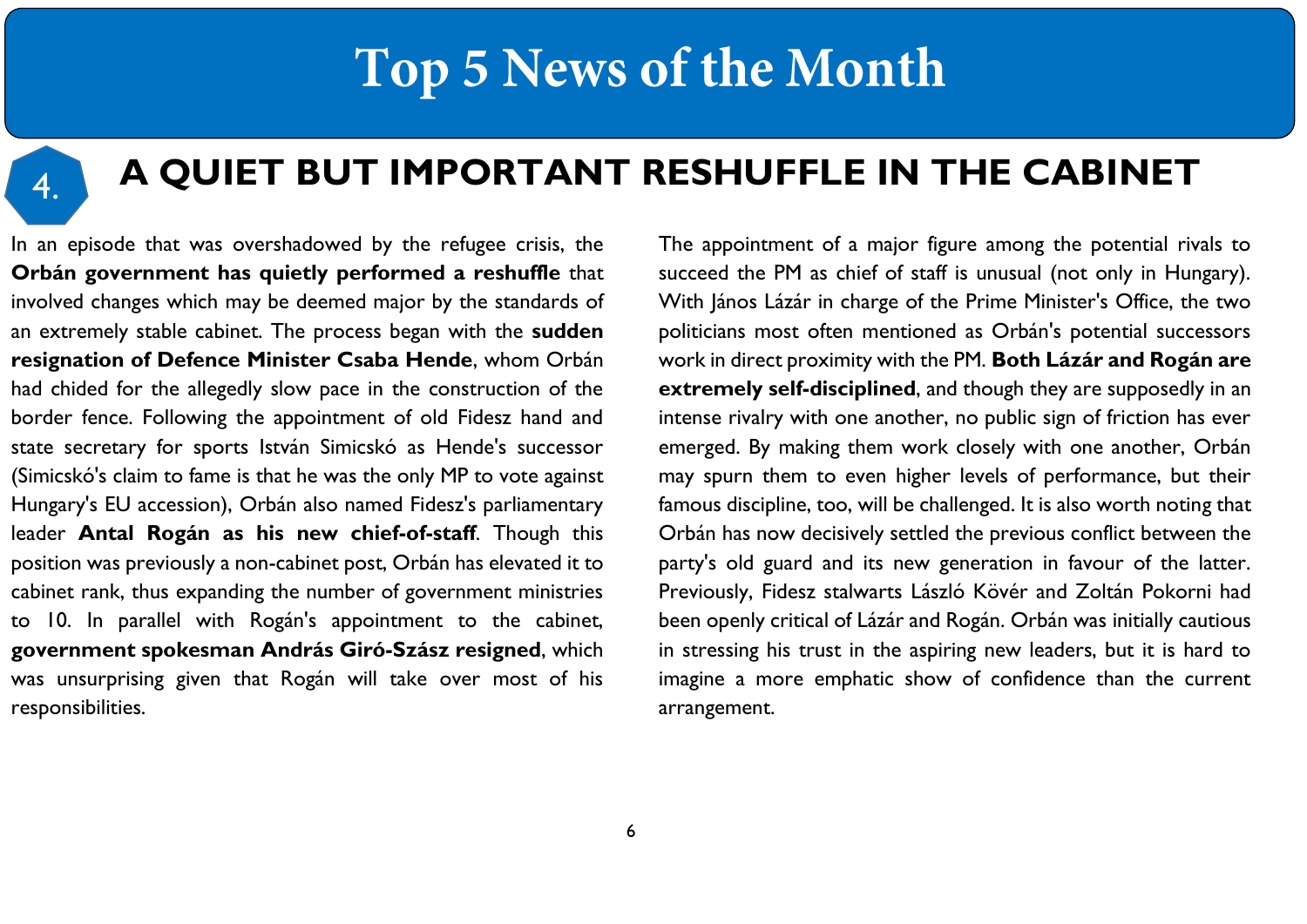

#### **PUBLIC PROCUREMENT: DUBIOUS CHANGES IN A DUBIOUS SYSTEM**

Against the votes of the entire opposition, **the government has adopted a major overhaul of the public procurement system**. Among the many changes, the evaluation criteria have been rewritten to **remove lowest price as the key factor in awarding public tenders**, increasing the role of job creation and innovative solutions. The law will also allow tender issuers to set a maximum price above which they may exclude bidders. **Tender deadlines will be briefer**, there will be **more significant limitations on what information can be withheld from the public as confidential business information**, and administrative burdens will be reduced. Crucially, companies owned by **relatives of cabinet members and other high officials will be barred from submitting bids** in public procurement tenders, **as will companies in which offshore companies control 25% or more**.

While theoretically a greater focus on job creation and innovation is a good thing, in Hungary these criteria  $-$  especially nebulous  $innovation - maybe used to award even more public contracts to$ cronies, which is already a major problem. Government politicians told Index.hu that the **shift from price to other evaluation criteria was meant to ensure that Lajos Simicska's companies cannot underbid favoured competitors**. The opposition also criticised the shortened tender deadlines, which will make it easier for companies with insider information to submit a bid, while those with less access need more time. Opposition MPs also complained that **the law failed to do anything about key problems, such as lacking transparency** in the procedure for drawing up tender notices and specifications (specifications are often used to tailor tenders to specific companies), and the fact there is often only a single bidder in public procurement tenders.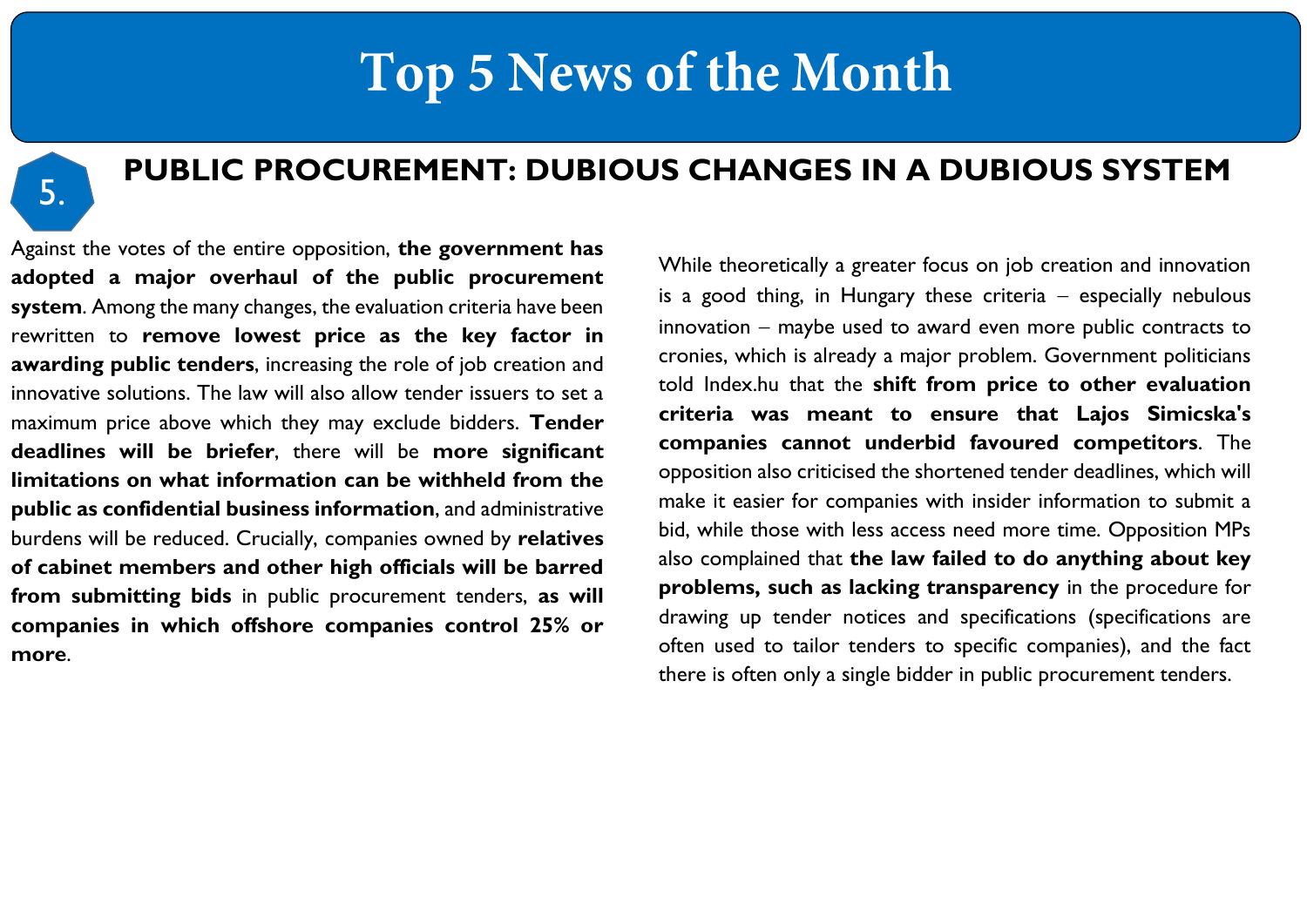# Economy at a Glance

### **CURRENT SITUATION**

GDP GROWTH IN Q2 2015: 2.5% UNEMPLOYMENT IN Q2 2015: 6.9% INFLATION IN Q2 2015: 0% GOVERNMENT DEBT IN Q2 2015: 79.6% BUDGET DEFICIT IN 2014: 2.6%

#### **FORECAST FOR 20161**

GDP GROWTH: 2% UNEMPLOYMENT: 7% INFLATION: 2.5% GOVERNMENT DEBT: 73.9% BUDGET DEFICIT: 2.3%

 $\overline{a}$ 

<sup>&</sup>lt;sup>1</sup> Source: GKI [\(www.gki.hu\)](http://www.gki.hu/) and Hungarian National Bank [\(www.mnb.hu\)](http://www.mnb.hu/)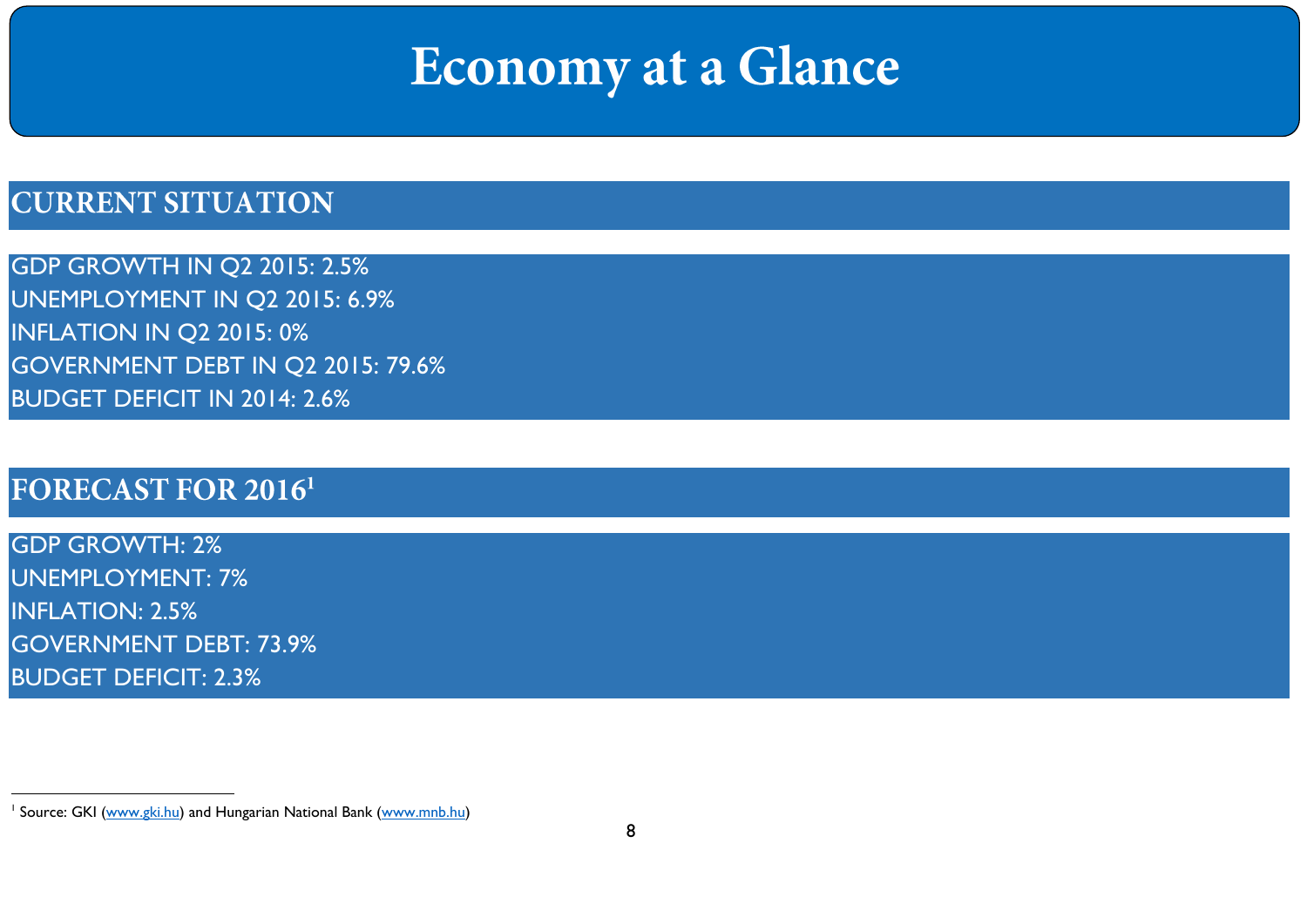# **Opinion Polls & Trends**

#### **THE REFUGEE ISSUE HALTS THE DECLINE IN FIDESZ'S POPULARITY**

Based on September's public opinion polls it emerges that there was no large-scale change in the ranking of Hungarian political parties, though there are moderate

**shifts. The winner of this period was the governing party Fidesz**, which managed to **slightly increase its support** among likely voters by 2%, raising its to 41%. It is very likely that this owes to Fidesz's successful communication on the dominant political question of the summer, the refugee issue. All this confirms for Fidesz-KDNP the success of its antiimmigration policies.



A potential reason for this decline is that even though it proposed even harsher anti-refugee measures than Fidesz, it failed to cast itself as one of the defining forces on this issue; for the most part, it was relegated to a position of having to react to the government's measures and

> pronouncements on the subject. **Aggregated support for the left-wing and liberal parties (MSZP, DK, Együtt) has not changed**, there was only a minor degree of realignment within the camp. The strongest party of the left, **MSZP, gained 1.5% between summer and autumn**, and now enjoys the support of 16.5% of voters. **Support for Demokratikus Koalíció dropped** from 8.5% to

Recently, **the rise of far-right Jobbik has been halted**. Though it retains a stable second position, it has nevertheless dropped by two point; currently, 26% of likely voters would vote opt for Jobbik.

7.5%. At roughly 5%, **the green party, LMP, is still hovering around the threshold to enter Parliament**. The social base of Együtt and PM hardly changed, and they are still barely discernible in representative surveys.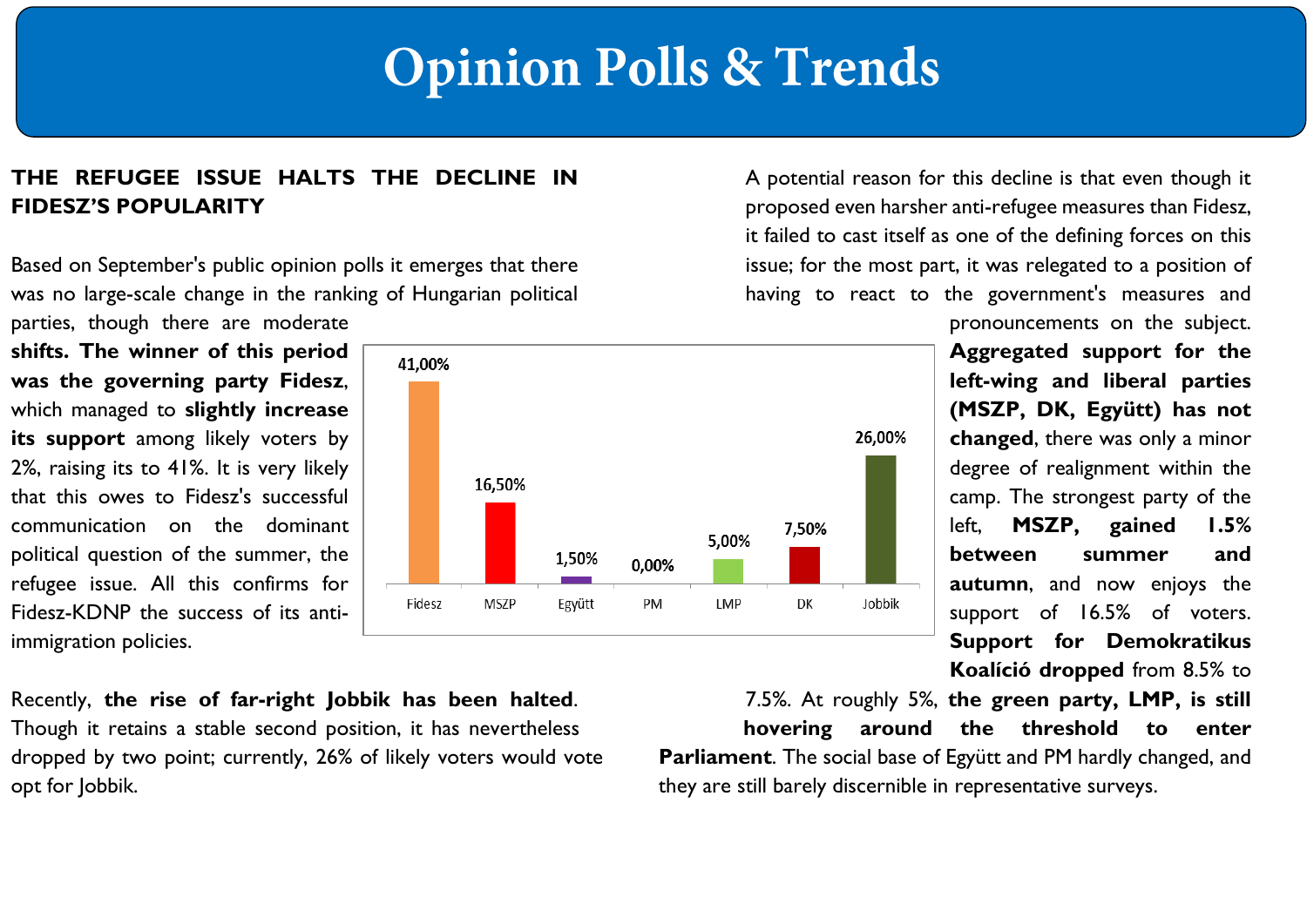# **Political Forecast**

#### **REFUGEE ISSUE STAYS ON THE AGENDA**

The government has a strong interest in keeping the refugee issue on the public agenda, as recent polls confirm that it has benefitted massively from its anti-immigration communication. This will become more difficult as the government's ability to frame the issue will depend to a significant extent on external developments, to wit the actual number of refugees arriving (which may decline due to harsh weather conditions), the decisions of other countries in closing or opening alternative routes, and European events and decisions.

There may be further legislative action on the issue, but it is unlikely to be substantial; instead, there may be symbolic changes to emphasise the government's commitment to fighting immigration. We expect that especially right-wing media and background institutions will continue to devote attention to refugees through coverage and analyses, thus offering the government opportunities to react to "public opinion".

Incidentally, the refugee issue will give Orbán an opening to mend fences with his former Polish allies in the PiS in the event of the latter's electoral victory in the Polish general elections of October 25. This relationship had become strained as a result of Hungary's stance on the Russo-Ukrainian conflict, but Orbán has now emerged as the Central and Eastern European leader on the refugee issue, and his position is popular throughout the region, including Poland. We expect that Orbán will reach out to the new Polish government in the event of a PiS victory  $-$  if Jarosław Kaczyński will signal a willingness to receive such an overture.

#### **PRIVATISATION OF PUBLIC LANDS BEGINS**

The government's interest in the refugee issue should be especially pronounced as public attention is likely to shift to the problem of public lands. The government's plans to sell another major portion of state-owned lands have already aroused public attention, and the opposition will relish the opportunity to finally attack the government on an issue where the latter's position is clearly on shaky grounds as a result of widespread suspicion that it is handing out lucrative land deals to cronies. Thanks in no small part to Fidesz's own intense communication on the issue, land is a highly sensitive problem in Hungary.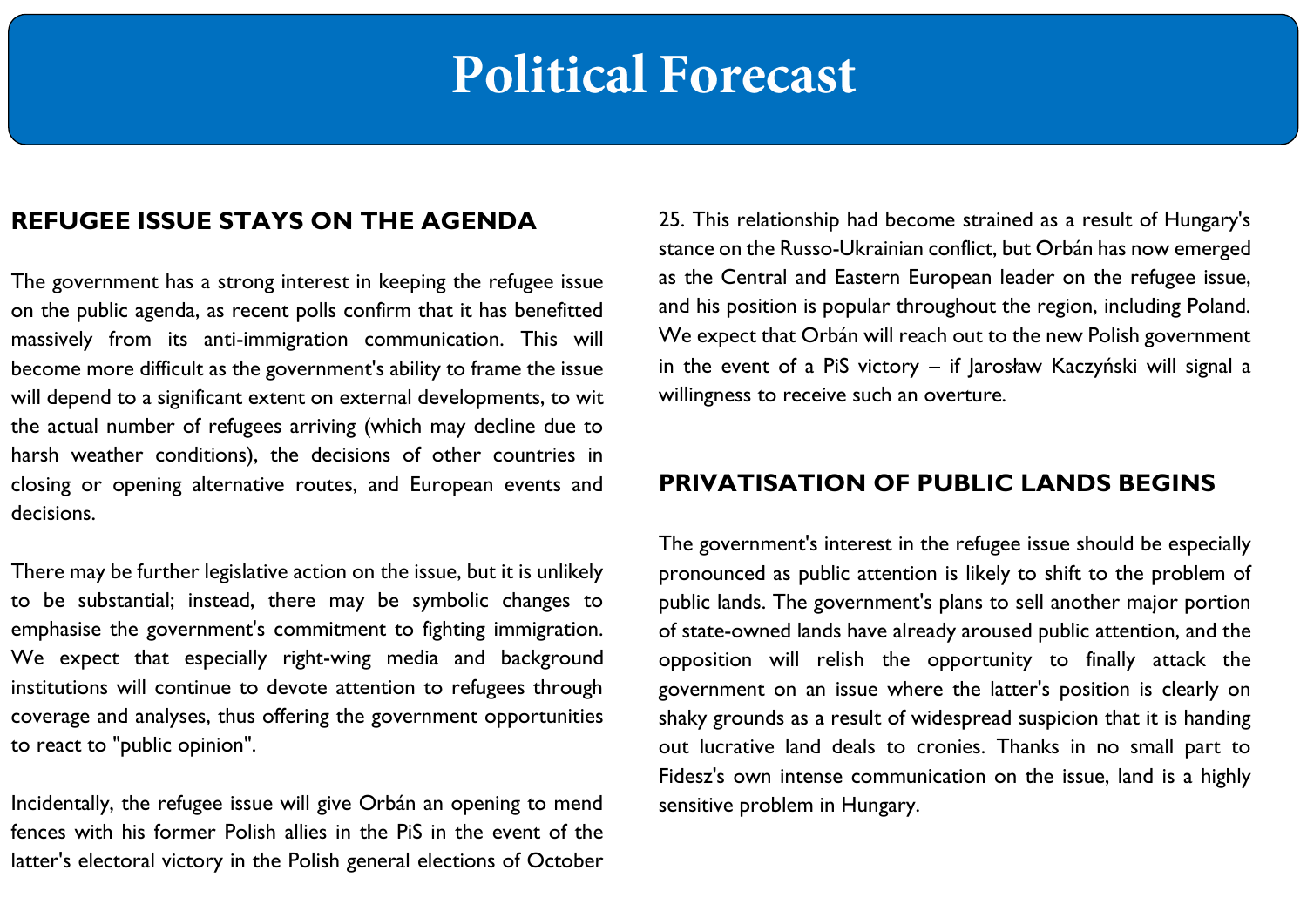## **Political Forecast**

Though there were some rumours in the mainstream media that there would be joint protests by the entire opposition from left to far-right, this is rather unlikely. Far right Jobbik and the green party LMP are likely to push the hardest on the issue. For the former, it is a betrayal of nationalism, while for the latter it is also a major environmental problem due to the spread of large landholdings. Demonstrations and potentially parliamentary stunts are very likely if the current plans take on more concrete shape.

#### **INFIGHTING IN FIDESZ**

The appointment of Antal Rogán (former chair of Fidesz's parliamentary group) as Orbán's new chief-of-staff with the rank of cabinet minister will certainly lead to some shifts in the government's policies and communication, though given Fidesz's extraordinary ability to shield internal deliberations from the public, it is unlikely that Rogán's influence will be clearly attributable to him. Despite János Lázár (minister of the Prime Minister's Office) and Rogán's assurances that all is well, the competition between Fidesz's two young stars is likely to increase as two powerful men now occupy major positions with huge potential overlaps. Given their extreme discipline, it may take years for the wear in their civility to show, but at the same time the novelty of the situation and the need to outline Rogán's responsibility might result in clashes until a new routine emerges. Whether the public will find out will depend on the intensity of potential conflicts.